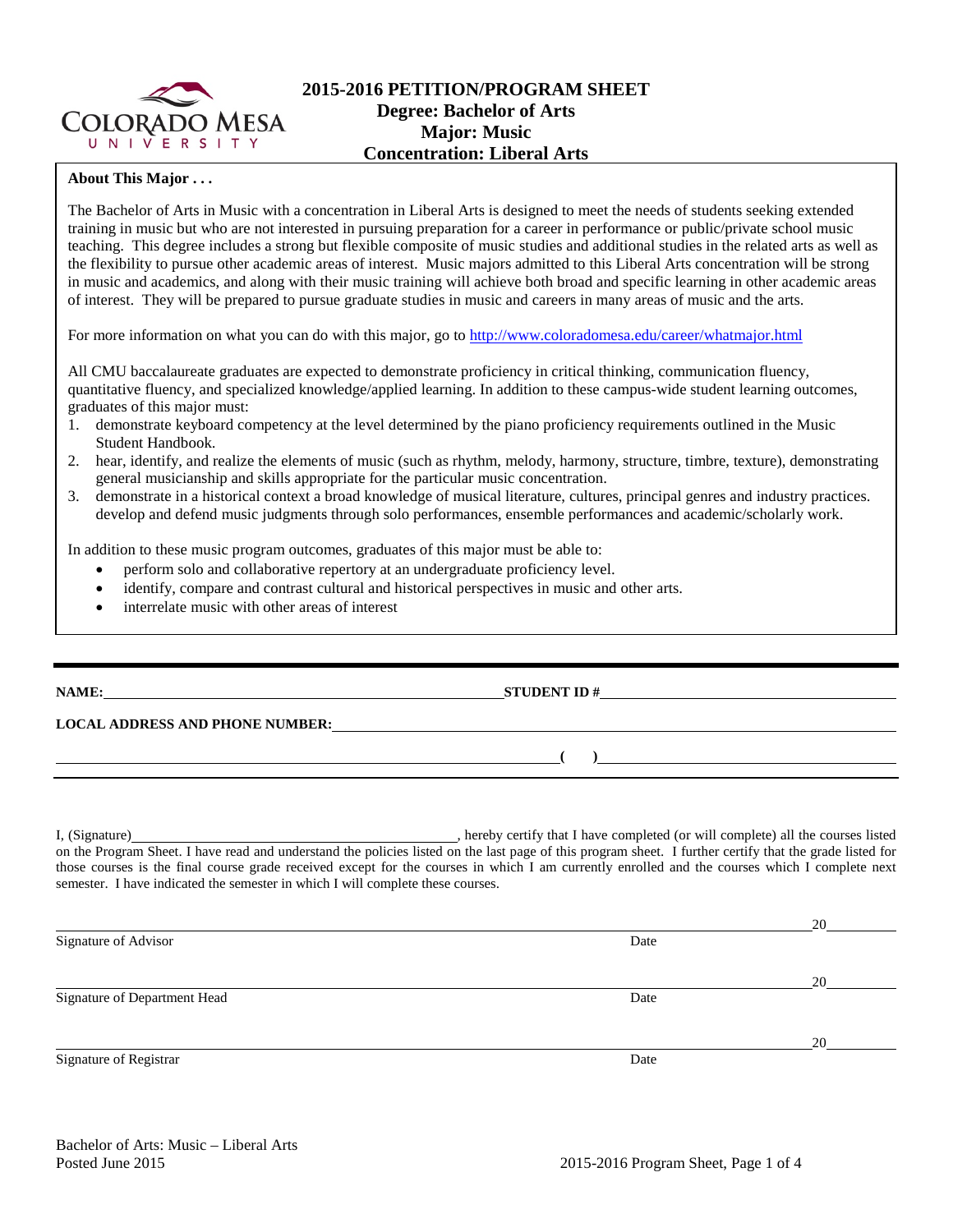#### **DEGREE REQUIREMENTS:**

- 120 semester hours total (Students must complete a minimum of 30 of the last 60 hours of credit at CMU, with at least 15 semester hours in major discipline courses numbered 300 or higher).
- 40 upper division credits (A minimum of 15 taken at the 300-400 course levels within the major at CMU).
- 2.00 cumulative GPA or higher in all CMU coursework
- 2.00 cumulative GPA or higher in coursework toward the major content area
- Pre-collegiate courses (usually numbered below 100) cannot be used for graduation.
- When filling out the program sheet a course can be used only once.
- A student must follow the CMU graduation requirements either from 1) the program sheet for the major in effect at the time the student officially declares a major; or 2) a program sheet for the major approved for a year subsequent to the year during which the student officially declares the major and is approved for the student by the department head. Because a program may have requirements specific to the degree, the student should check with the faculty advisor for additional criteria. It is the student's responsibility to be aware of, and follow, all requirements for the degree being pursued. Any exceptions or substitutions must be approved by the student's faculty advisor and Department Head.
- Essential Learning Capstone should be completed between 45 and 75 hours.
- See the "Undergraduate Graduation Requirements" in the catalog for additional graduation information.

**ESSENTIAL LEARNING REQUIREMENTS** (31 semester hours): See the current catalog for a list of courses that fulfill the requirements below. If a course is an Essential Learning option and a requirement for your major, you must use it to fulfill the major requirement and make a different selection for the Essential Learning requirement.

| Course No Title                                                                                                                                                                                                             |   |  | Sem.hrs Grade Term/Trns |  |  |  |
|-----------------------------------------------------------------------------------------------------------------------------------------------------------------------------------------------------------------------------|---|--|-------------------------|--|--|--|
| <b>English</b> (6 semester hours, must receive a grade of "C" or better and<br>must be completed by the time the student has 60 semester hours.)                                                                            |   |  |                         |  |  |  |
| ENGL 111 English Composition                                                                                                                                                                                                | 3 |  |                         |  |  |  |
| ENGL 112 English Composition                                                                                                                                                                                                | 3 |  |                         |  |  |  |
| <b>Math MATH 110 or higher</b> (3 semester hours, must receive a grade of<br>"C" or better, must be completed by the time the student has 60 semester<br>hours.)                                                            |   |  |                         |  |  |  |
| <b>Humanities</b> (3 semester hours)                                                                                                                                                                                        |   |  |                         |  |  |  |
| Social and Behavioral Sciences (6 semester hours)                                                                                                                                                                           |   |  |                         |  |  |  |
| <b>Natural Sciences</b> (7 semester hours, one course must include a lab)<br>the contract of the contract of the contract of the contract of the contract of<br><u> 1989 - Andrea Stadt Britain, amerikansk politiker (</u> |   |  |                         |  |  |  |
|                                                                                                                                                                                                                             |   |  |                         |  |  |  |
| <b>History</b> (3 semester hours)<br><b>HIST</b><br><u> 1989 - Johann Harrison, mars eta e</u>                                                                                                                              |   |  |                         |  |  |  |
| <b>Fine Arts</b> (3 semester hours)                                                                                                                                                                                         | 3 |  |                         |  |  |  |

Course No Title Sem.hrs Grade Term/Trns

#### **WELLNESS REQUIREMENT** (2 semester hours)

|                 | $\frac{1}{2}$ below $\frac{1}{2}$ below the contract of $\frac{1}{2}$                                                                                                                                                                                                                                |   |                                                                                                                       |
|-----------------|------------------------------------------------------------------------------------------------------------------------------------------------------------------------------------------------------------------------------------------------------------------------------------------------------|---|-----------------------------------------------------------------------------------------------------------------------|
|                 | KINE 100 Health and Wellness                                                                                                                                                                                                                                                                         | 1 |                                                                                                                       |
|                 |                                                                                                                                                                                                                                                                                                      | 1 |                                                                                                                       |
|                 |                                                                                                                                                                                                                                                                                                      |   |                                                                                                                       |
|                 | <b>ESSENTIAL LEARNING CAPSTONE</b> (4 semester hours)                                                                                                                                                                                                                                                |   |                                                                                                                       |
| <b>ESSL 290</b> | <b>Maverick Milestone</b>                                                                                                                                                                                                                                                                            |   |                                                                                                                       |
|                 | (see English $\&$ math pre-reqs) 3                                                                                                                                                                                                                                                                   |   |                                                                                                                       |
| <b>ESSL 200</b> | Essential Speech (co-requisite) 1                                                                                                                                                                                                                                                                    |   | <u> 1990 - Jan Barnett, mars et al.</u>                                                                               |
|                 |                                                                                                                                                                                                                                                                                                      |   |                                                                                                                       |
|                 | <b>FOUNDATION COURSES</b> (23 semester hours)                                                                                                                                                                                                                                                        |   |                                                                                                                       |
| MUSA111         | Music Technology                                                                                                                                                                                                                                                                                     | 1 |                                                                                                                       |
| <b>MUSA 114</b> | Theory $I$ – Introduction                                                                                                                                                                                                                                                                            | 3 | <u> 1989 - Johann John Stone, mars and de la partie de la partie de la partie de la partie de la partie de la par</u> |
| <b>MUSA 115</b> | Theory II – Diatonic Concepts $3$                                                                                                                                                                                                                                                                    |   |                                                                                                                       |
| <b>MUSA 116</b> | Ear Training & Sight Singing I 2                                                                                                                                                                                                                                                                     |   |                                                                                                                       |
| <b>MUSA 117</b> | Ear Training & Sight Singing II 2                                                                                                                                                                                                                                                                    |   |                                                                                                                       |
| <b>MUSA 214</b> | Theory III - Chromatic                                                                                                                                                                                                                                                                               |   |                                                                                                                       |
|                 | Concepts                                                                                                                                                                                                                                                                                             | 3 |                                                                                                                       |
| <b>MUSA 215</b> | Theory IV $-20$ <sup>th</sup> Cent.                                                                                                                                                                                                                                                                  |   |                                                                                                                       |
|                 | Form & Analysis                                                                                                                                                                                                                                                                                      | 3 | <u> 1989 - Johann Barbara, martxa a shekara 1989 - An</u>                                                             |
| MUSL            |                                                                                                                                                                                                                                                                                                      | 1 |                                                                                                                       |
| <b>MUSL</b>     | $\begin{tabular}{ c c c c } \hline $1$ & \quad \quad & \quad \quad & \quad \quad & \quad \quad \\ \hline \end{tabular}$                                                                                                                                                                              | 1 | <u> 1989 - John Barnett, francuski politik (</u>                                                                      |
| MUSL            |                                                                                                                                                                                                                                                                                                      | 1 | $\overline{\phantom{a}}$ and $\overline{\phantom{a}}$ and $\overline{\phantom{a}}$                                    |
| <b>MUSP</b>     | $\begin{tabular}{c} 1.25cm & 1.25cm & 1.25cm & 1.25cm & 1.25cm & 1.25cm & 1.25cm & 1.25cm & 1.25cm & 1.25cm & 1.25cm & 1.25cm & 1.25cm & 1.25cm & 1.25cm & 1.25cm & 1.25cm & 1.25cm & 1.25cm & 1.25cm & 1.25cm & 1.25cm & 1.25cm & 1.25cm & 1.25cm & 1.25cm & 1.25cm & 1.25cm & 1.25cm & 1.25cm & 1$ |   |                                                                                                                       |
| MUSP            |                                                                                                                                                                                                                                                                                                      |   | <u> 1989 - Alexandria Statistiko eta A</u>                                                                            |
| <b>MUSP</b>     |                                                                                                                                                                                                                                                                                                      |   |                                                                                                                       |

#### **BACHELOR OF ARTS in MUSIC: Liberal Arts Concentration**  (60 semester hours)

#### **Music Core** (35 semester hours)

| <b>MUSA 101</b> | Concert Attendance (8 semesters) 0                                                                                                                                                                                                                                                                                                   |                |                                                               |  |
|-----------------|--------------------------------------------------------------------------------------------------------------------------------------------------------------------------------------------------------------------------------------------------------------------------------------------------------------------------------------|----------------|---------------------------------------------------------------|--|
| MUSA 101        | Concert Attendance                                                                                                                                                                                                                                                                                                                   | $\Omega$       |                                                               |  |
| MUSA 101        | Concert Attendance                                                                                                                                                                                                                                                                                                                   | $\Omega$       |                                                               |  |
| MUSA 101        | Concert Attendance                                                                                                                                                                                                                                                                                                                   | $\Omega$       |                                                               |  |
| MUSA 101        | Concert Attendance                                                                                                                                                                                                                                                                                                                   | $\Omega$       |                                                               |  |
| MUSA 101        | Concert Attendance                                                                                                                                                                                                                                                                                                                   | 0              |                                                               |  |
|                 | MUSA 101 Concert Attendance                                                                                                                                                                                                                                                                                                          | $_{0}$         |                                                               |  |
|                 | MUSA 101 Concert Attendance                                                                                                                                                                                                                                                                                                          | $\Omega$       | <u> 1980 - Jan James James Barnett, amerikansk fotograf (</u> |  |
| MUSA 250        | <b>Beginning Conducting</b>                                                                                                                                                                                                                                                                                                          | 2              |                                                               |  |
|                 | Select 3 semester hours of Music Literature from MUSA 302,                                                                                                                                                                                                                                                                           |                |                                                               |  |
|                 | MUSA303, MUSA 304, MUSA 318, or MUSA 319                                                                                                                                                                                                                                                                                             |                |                                                               |  |
| MUSA 3          |                                                                                                                                                                                                                                                                                                                                      | 3              |                                                               |  |
|                 | MUSA 326 Music History I                                                                                                                                                                                                                                                                                                             | 3              |                                                               |  |
|                 | MUSA 327 Music History II                                                                                                                                                                                                                                                                                                            | 3              |                                                               |  |
|                 | MUSA 426 The Music of World Cultures                                                                                                                                                                                                                                                                                                 | $\overline{2}$ |                                                               |  |
|                 |                                                                                                                                                                                                                                                                                                                                      | 1              |                                                               |  |
|                 |                                                                                                                                                                                                                                                                                                                                      | 1              |                                                               |  |
|                 |                                                                                                                                                                                                                                                                                                                                      | 1              |                                                               |  |
|                 |                                                                                                                                                                                                                                                                                                                                      | 1              |                                                               |  |
|                 |                                                                                                                                                                                                                                                                                                                                      | 1              |                                                               |  |
| <b>MUSP</b>     | $2$ and $\overline{2}$ and $\overline{2}$ and $\overline{2}$ and $\overline{2}$ and $\overline{2}$ and $\overline{2}$ and $\overline{2}$ and $\overline{2}$ and $\overline{2}$ and $\overline{2}$ and $\overline{2}$ and $\overline{2}$ and $\overline{2}$ and $\overline{2}$ and $\overline{2}$ and $\overline{2}$ and $\overline{$ | 1              |                                                               |  |
|                 |                                                                                                                                                                                                                                                                                                                                      | 1              |                                                               |  |
|                 |                                                                                                                                                                                                                                                                                                                                      | 1              |                                                               |  |
|                 |                                                                                                                                                                                                                                                                                                                                      | 1              |                                                               |  |
| MUSP 4          |                                                                                                                                                                                                                                                                                                                                      | 1              |                                                               |  |
|                 | MUSP 420 Senior Recital/Presentation                                                                                                                                                                                                                                                                                                 | 1              |                                                               |  |
|                 | <b>Upper Division Music Electives (5 semester hours)</b>                                                                                                                                                                                                                                                                             |                |                                                               |  |
|                 | Select from any 3XX or 4XX MUSA MUSL, or MUSP courses                                                                                                                                                                                                                                                                                |                |                                                               |  |
|                 |                                                                                                                                                                                                                                                                                                                                      |                |                                                               |  |
|                 |                                                                                                                                                                                                                                                                                                                                      |                |                                                               |  |
|                 |                                                                                                                                                                                                                                                                                                                                      | 3              |                                                               |  |
| FLA             |                                                                                                                                                                                                                                                                                                                                      | 3              |                                                               |  |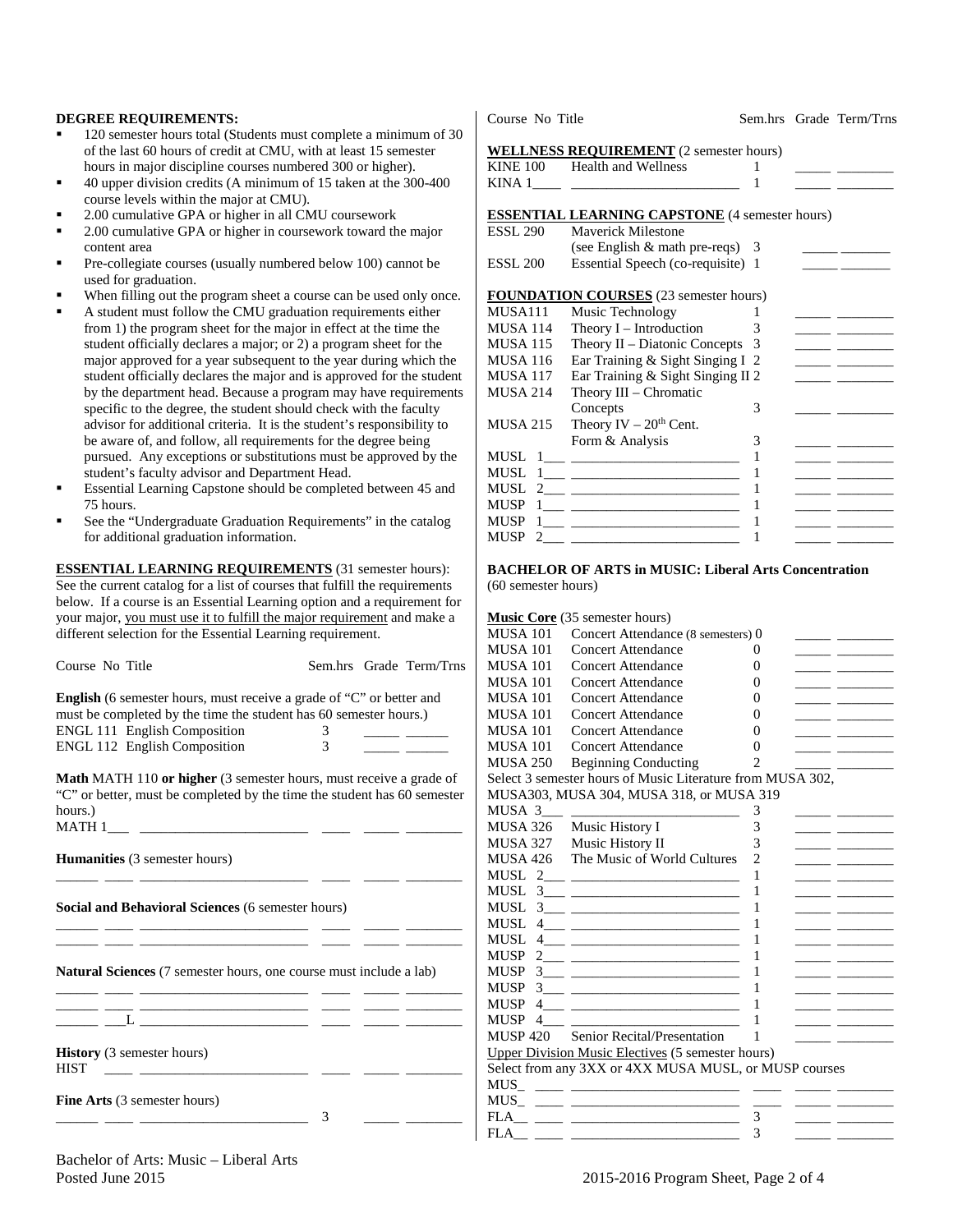Course No Title Sem.hrs Grade Term/Trns

**General Curricula Electives** (25 semester hours)

\*\*May not be used to fulfill Essential Learning requirements\*\* Upper division credits from this category must be a minimum of 15 Total upper division credits for this degree must equal 40. Plan carefully

|  | <u> 1999 - Jan Alexandria (</u> |
|--|---------------------------------|
|  |                                 |
|  |                                 |
|  |                                 |
|  |                                 |
|  |                                 |
|  |                                 |
|  |                                 |
|  |                                 |

#### **Additional Requirements**

Students deficient in piano skills will be required to complete MUSA 130 (2), MUSA 131 (2), MUSA 230 (2), and/or MUSA 231 (2), in the first two years. Some Essential Learning credits will have to be completed in the junior year. Students must meet departmental recital/concert attendance requirements.

#### **POLICIES:**

- 1. Please see the catalog for a complete list of graduation requirements.
- 2. This program sheet must be submitted with your graduation planning sheet to your advisor during the **semester prior to the semester of graduation, no later than October 1 for spring graduates, no later than March 1 for fall graduates.** You must turn in your "Intent to Graduate" form to the Registrar's Office **by September 15 if you plan to graduate the following May, and by February 15 if you plan to graduate the following December**.
- 3. Your advisor will sign and forward the Program Sheet and Graduation Planning Sheet to the Department Head for signature. Finally, the Department Head will submit the signed forms to the Registrar's Office. (Students cannot handle the forms once the advisor signs.)
- 4. If your petition for graduation is denied, it will be your responsibility to reapply for graduation in a subsequent semester. Your "Intent to Graduate" does not automatically move to a later graduation date.